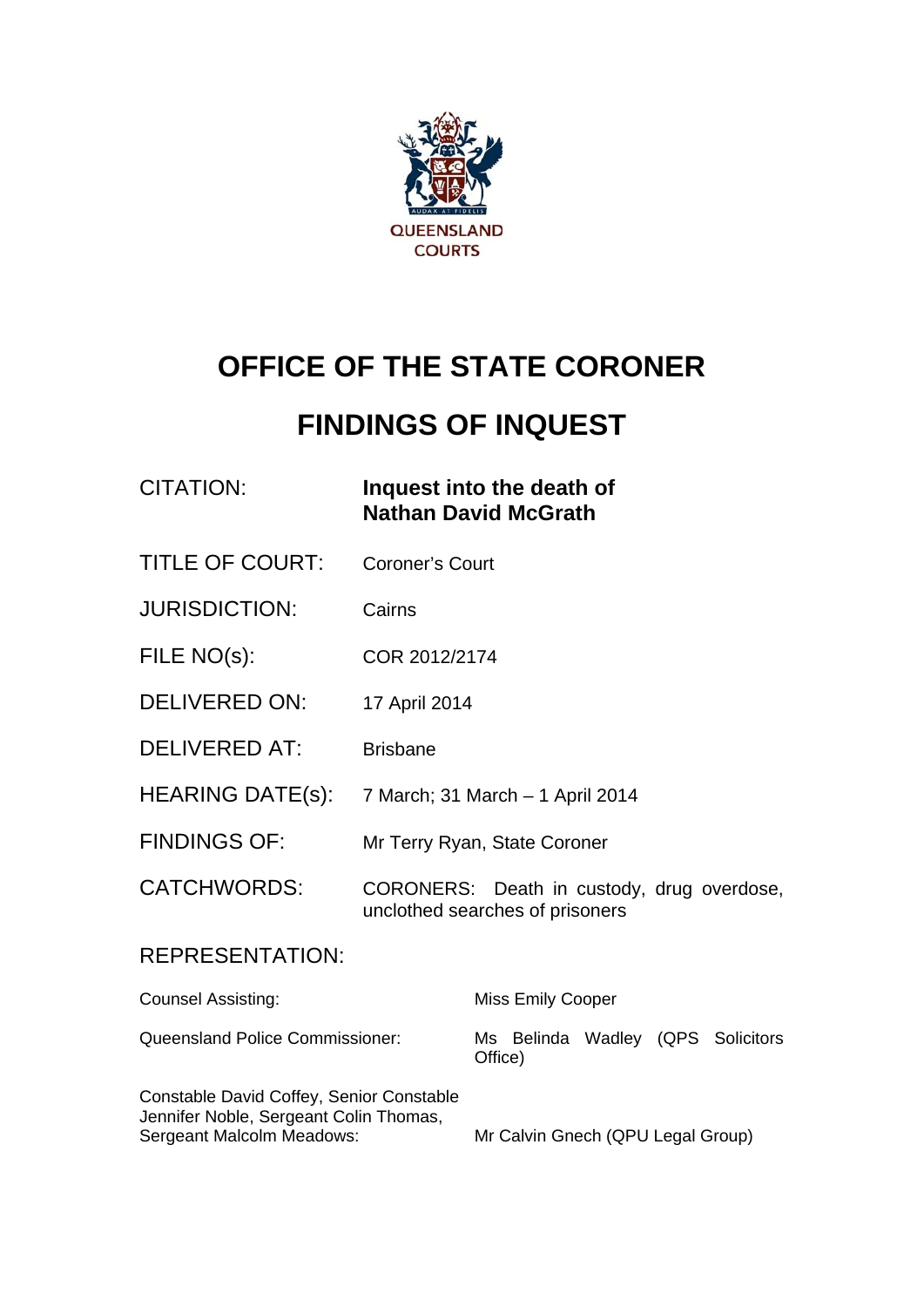The *Coroners Act 2003* provides in s. 47 that when an inquest is held into a death in custody, the coroner's written findings must be given to the family of the person who died, each of the persons or organisations granted leave to appear at the inquest and to various officials with responsibility for the justice system. These are my findings in relation to the death of Nathan McGrath. They will be distributed in accordance with the requirements of the Act and posted on the web site of the Office of the State Coroner.

### **Introduction**

At the time of his death, Nathan David McGrath, 35, was being held at the Cairns Watchhouse (CWH). Late on the afternoon on 24 June 2012, he was arrested due to two outstanding warrants, one of which was for trafficking in drugs in the state of Victoria. A pat down search was conducted in preparation for him to enter a cell. Nothing was located during this search. A small amount of amphetamine and a significant quantity of cash were located in his wallet. These items were seized and Mr McGrath was also arrested with respect to the possession of drugs.

Later that night, Mr McGrath was noted to be acting erratically. He was observed by watchhouse staff on the CCTV monitor for some minutes before a police officer attended his cell. His cell mate was removed from the cell. The Queensland Ambulance Service (QAS) was contacted and attended. It was decided that Mr McGrath would have to be sedated before treatment could commence. Mr McGrath stopped breathing while preparatory measures relating to the sedation were occurring. The cell was opened and resuscitation commenced. It continued en route to Cairns Base Hospital (CBH) but was unsuccessful. Mr McGrath was subsequently pronounced deceased at 2:54am on 25 June 2012.

These findings:

- confirm the identity of the deceased person, how he died, and the time, place and medical cause of his death
- consider whether an unclothed search should have been conducted in preparation for Mr McGrath being detained at the CWH on 24 June 2012
- consider the adequacy of the current training of CWH staff relating to the QPS guidelines for searching prisoners
- consider if there are ways to prevent a similar death occurring in the future, in particular, whether any changes need to be made to the current police guidelines relating to unclothed searches.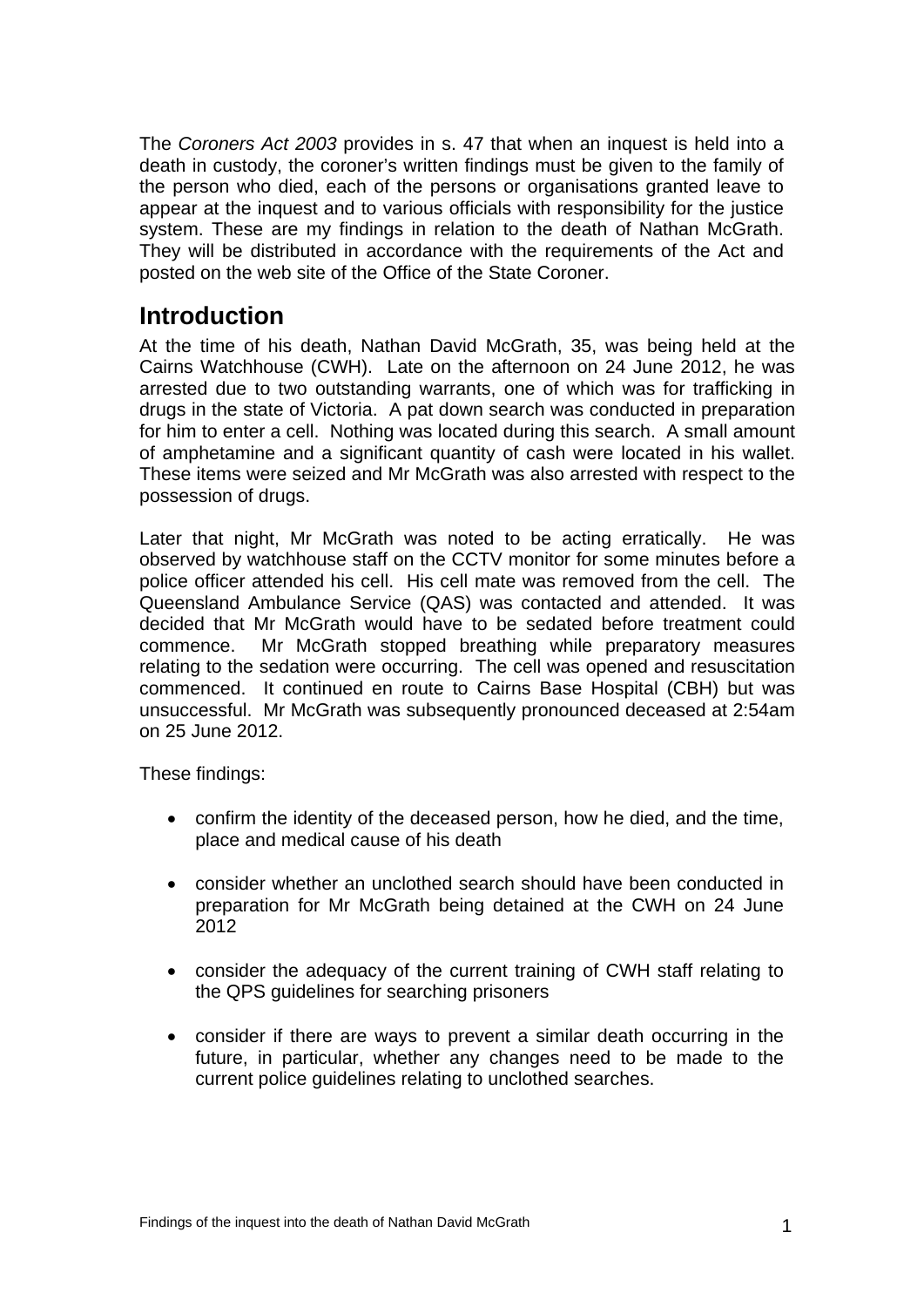## **The investigation**

An investigation into the circumstances leading to the death of Mr McGrath was conducted by Acting Detective Inspector Cameron Herpich from the Queensland Police Service (QPS) Ethical Standards Command (ESC).

Upon being notified of Mr McGrath's death, the ESC attended and an investigation ensued. The investigation was informed by statements and recorded interviews with the relevant watchhouse officers and police officers, fellow inmates, QAS staff, the emergency doctor at CBH, other associates of Mr McGrath and his next of kin. CCTV footage and documentation relating to policies and procedures at CWH were also obtained. Forensic analysis was conducted. The entirety of the police investigation material was tendered at the inquest.

A full internal autopsy examination was conducted by Senior Staff Specialist Forensic Pathologist, Paull Botterill. Further photographs were taken during this examination.

In his capacity as the QAS Medical Director, Dr Stephen Rashford conducted a review of the decisions made by the QAS officers. That review was provided to assist the investigation with examining the adequacy of the medical intervention provided to Mr McGrath.

I am satisfied that the investigation was thoroughly and professionally conducted and that all relevant material was accessed.

## **The Inquest**

An inquest was held in Cairns on 31 March 2014 – 1 April 2014. All of the statements, records of interview, medical records, photographs and materials gathered during the investigation were tendered at the inquest.

Counsel assisting, Miss Cooper, proposed that all evidence be tendered and that oral evidence be heard from the following witnesses:

- Acting Detective Inspector Cameron Herpich
- Senior Sergeant Peter Deasy (Officer in Charge at the relevant time, CWH)
- Constable David Coffey (Arresting Officer)
- Constable Stuart Rainbow (Watchhouse Officer, CWH)
- Sergeant Malcolm Meadows (Watchhouse Manager, CWH)
- A/Sergeant Jennifer Noble (Watchhouse Manager, CWH)
- A/Sgt Colin Thomas (Watchhouse Manager, CWH)
- Senior Sergeant Paul Gardiner (Current Officer in Charge, CWH).

I agreed that the evidence tendered in addition to the proposed oral evidence was sufficient for me to make the requisite findings.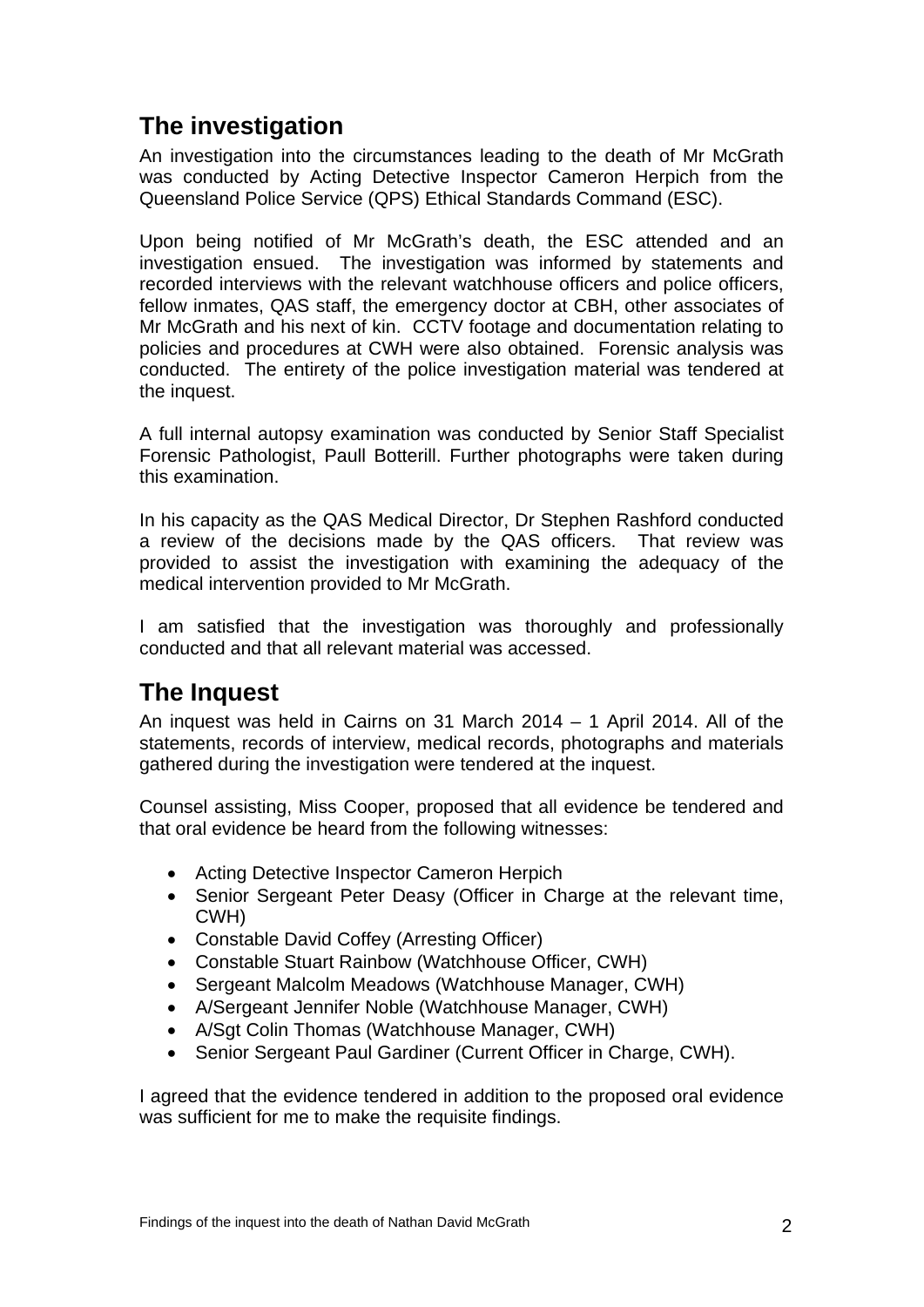## **The evidence**

#### *Personal circumstances and correctional history*

Nathan McGrath was born in Kerang, Victoria on 20 July 1976. His mother, father and brother all reside in Victoria. His sister resides in Canada. Mr McGrath maintained weekly contact with his parents. In the lead up to his death, he had advised his family that he intended to get work in the mining industry. He had reportedly used marijuana since he was aged 15 years. However, it was only in recent years that he had started using heroin and other illicit drugs. Information provided to the inquest by Mr McGrath's exgirlfriend indicates that he was using drugs every day.

Mr McGrath's criminal history in Victoria began in 1994. Over the years he was convicted for drug related offences including possession and trafficking; assault related offences including assaulting police; possessing stolen goods and various breaches of court orders. He had previously spent time in custody.

Mr McGrath's detention at the CWH on the afternoon of 24 June 2012 was due to two outstanding warrants, one for trafficking drugs in Victoria and the other for assault occasioning bodily harm in Queensland. Further, he had been charged with possessing dangerous drugs with respect to a quantity of methylamphetamine located in his wallet following his arrest.

#### *Medical history*

The information relating to Mr McGrath's medical history was provided by his father, Bruce McGrath. He confirmed that about 12 months before his death, Mr McGrath had been treated for testicular cancer in Victoria. He had undergone surgery and also underwent chemotherapy. He also had Hepatitis C.

With respect to his long standing drug use, Mr McGrath was known to display episodes of aggression and rage when he was using drugs. He was never diagnosed or treated for any mental disorders.

In the lead up to his detention at CWH, Mr McGrath was not receiving any ongoing medical treatment.

#### *Events leading to death*

Just after 5pm on Sunday 24 June 2012, Mr McGrath presented to the Cairns Police Station seeking assistance with leaving his current share accommodation. He informed Constable David Coffey that he was having difficulties with his housemates and feared he may be assaulted. He was provided with the phone number for Policelink and advised that should he have difficulties with his housemates he should call that number and police would attend at the house.

Constable Coffey's evidence was that Mr McGrath was pleasant and polite. Mr McGrath was happy with this advice and left the station to call the number.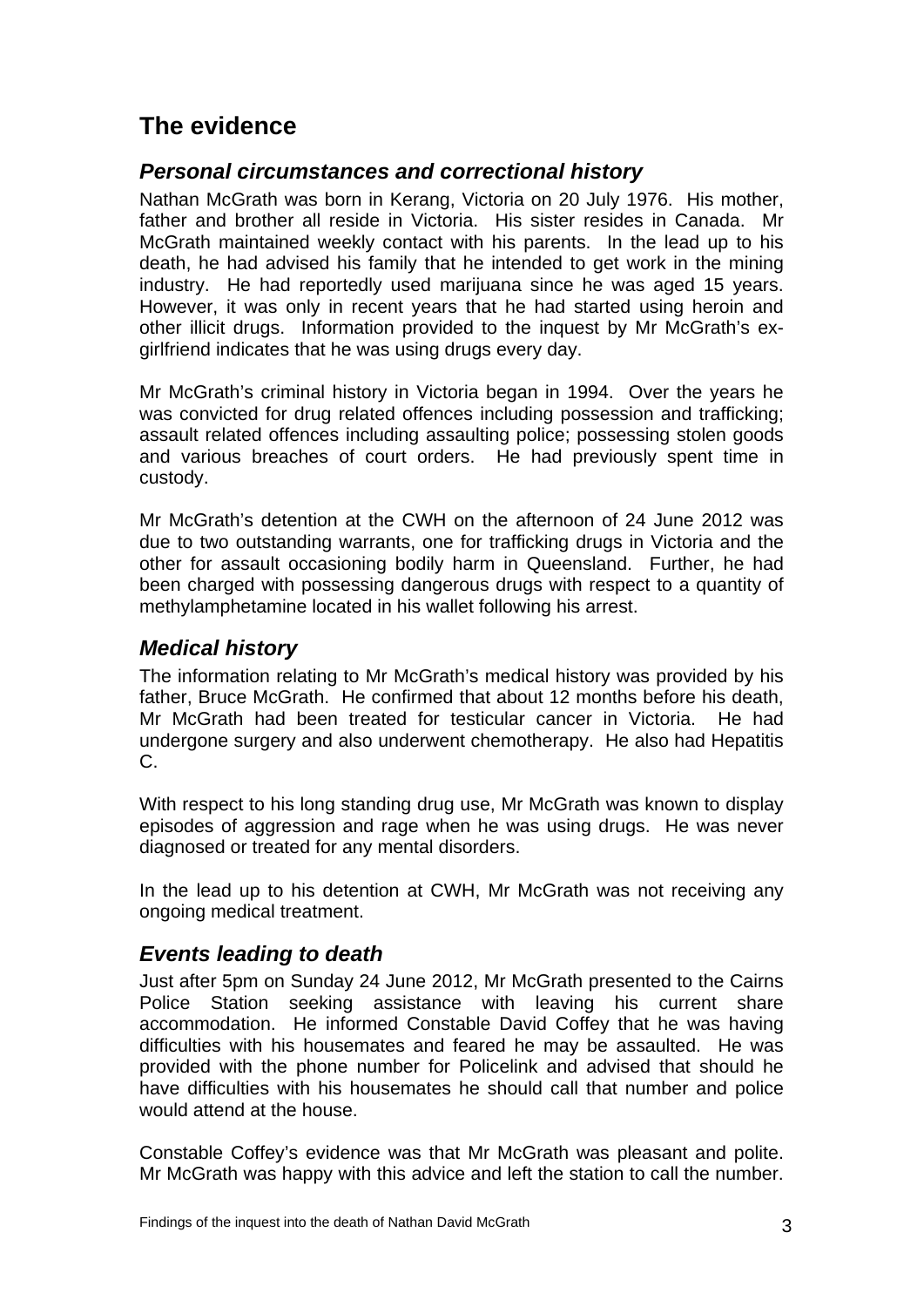At this point, Constable Coffey conducted some initial police checks with respect to Mr McGrath by searching the CrimTrac database. This database enables police to share information with each other across state and territory borders. Constable Coffey found that there were outstanding warrants for trafficking drugs (Victoria) and assault occasioning bodily harm (Queensland).

About 20 minutes after leaving, Mr McGrath returned to the station because his phone was not working thus not allowing him to call Policelink. Constable Coffey asked for his drivers licence so that identity could be confirmed. This was done, after which Constable Coffey informed Mr McGrath of the outstanding warrants and that he would be required to be taken into custody.

It seems that although Mr McGrath was unaware of the outstanding warrants he was cooperative with police. He was escorted to the watchhouse by Constable Coffey and another officer. Constable Coffey informed the watchhouse supervisor, A/Sgt Jennifer Noble of the outstanding warrants identified in his searches.

A property search was conducted by civilian watchhouse officer Lorraine Van Dulken. A small clip seal bag containing 0.18g of amphetamine was located in Mr McGrath's wallet. He claimed to have no knowledge of it and said that it must have been put there by his housemates. A total of \$997.80 in cash was also located in the wallet. These items were seized and Mr McGrath was arrested with respect to the possession of drugs.

A pat down search was then conducted by watchhouse officer Constable Stuart Rainbow, who also scanned Mr McGrath with a metal wand. No items of interest were located at this time. An unclothed search was not conducted. Mr McGrath was taken to cell M-10 which already accommodated another male, Ashley Gibson. Cell checks were conducted hourly throughout the night with no issues reported.

At about 11:30pm a prisoner in cell M-8, Eddie Pootchemunka, used the cell intercom to contact watchhouse staff. Mr Gibson had asked him to do this because Mr McGrath was acting erratically and Mr Gibson was starting to experience chest pains. Mr McGrath's behaviour was monitored for a few minutes on the CCTV before A/Sgt Colin Thomas proceeded to the cell to extract Mr Gibson and to try and get Mr McGrath to calm down. It was thought at this stage that Mr McGrath may have been experiencing a psychotic episode. A/Sgt Thomas' attempts at getting Mr McGrath to calm down seemed to work for a short time.

At 11:36pm the QAS was called to attend both Mr Gibson and Mr McGrath. A unit of one Advanced Care Paramedic (ACP), Jeremy Lawrence, arrived at 11:44pm. He attended to Mr Gibson given that his chest pains were categorised as a more serious threat than Mr McGrath's erratic behaviour.

A second unit of two ACPs, Celina O'Leary and William Papashalis, arrived at the watchhouse at 11:51pm. They were taken to Mr McGrath's cell which had remained locked given the risk he presented to officer safety. The ACPs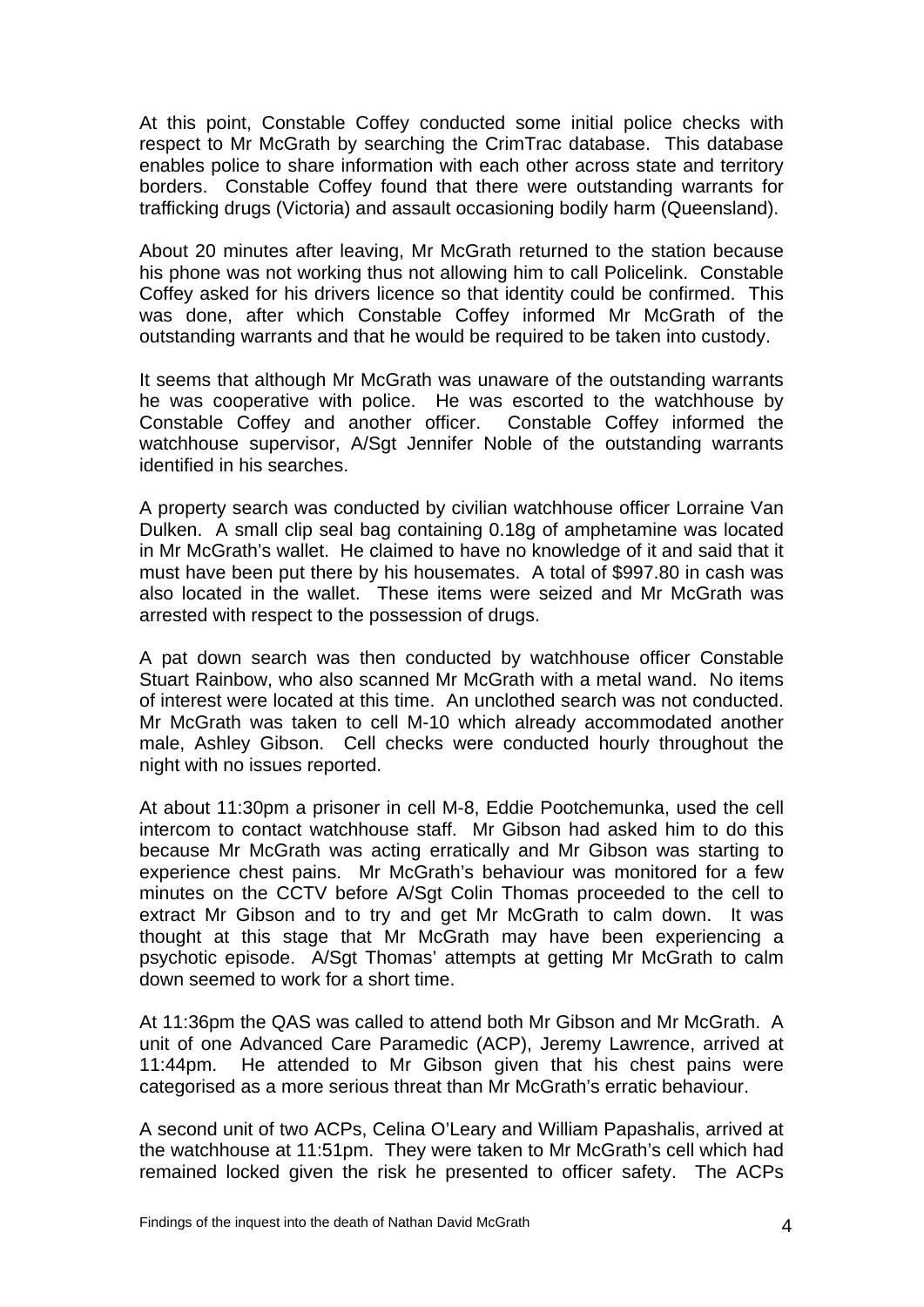assessed him by looking through the Perspex window. It was decided that he would need to be sedated before he could be treated. The ACPs did not have the skills to do this, so Papashalis made a phone call to the QAS Medical Director Dr Stephen Rashford to request an Intensive Care Paramedic (ICP). The call took place at midnight.

Papashalis was informed that the only ICP in the area that night was on a helicopter to another job. Papashalis commenced getting advice from Dr Rashford, but approximately four minutes into the call it became apparent that Mr McGrath had stopped breathing. The cell was opened and both ACPs commenced resuscitation with the assistance of the watchhouse officers. This continued en route to CBH.

Mr McGrath arrived at CBH at 12:23am but was unresponsive. He was assessed as being in cardio-respiratory arrest by Emergency Department Dr Digby Green. Chest compression was started immediately and ventilation was taken over by emergency staff. Adrenaline and fluid were administered and CPR continued. Mr McGrath's heartbeat returned but the prognosis was very poor. His extremities showed no blood circulation, his heart was dependant on adrenaline and there was no attempt to breathe spontaneously. The decision was made to withdraw treatment and Mr McGrath died shortly after at 2:54am.

#### *Autopsy results*

External and full internal examinations were conducted by Senior Staff Specialist Forensic Pathologist Paull Botterill on 25 June 2012.

External examination identified multiple abrasions and bruises over the hands and legs. Internal examination showed single vessel coronary artery atheroma with greater than 60% narrowing. There was no associated myocardial scarring.

Blood samples from the femur revealed a relatively low range of amphetamine (0.35mg/kg) and a potentially lethal range of methylamphetamine (9.9mg/kg). Very small levels of cannabis and Midazolam (a benzodiazepine) were also present.

The cause of death at the time of the autopsy was not clear. The possibilities considered by Dr Botterill were excited delirium syndrome, amphetamine and/or other drug toxicity and coronary artery atheroma. Given these possibilities microscopic examination was then performed.

Microscopic examination showed lung congestion, changes of probable fat and/or air embolism (most probably due to resuscitative efforts), lung and skin changes consistent with past and recent intravenous access and liver changes in keeping with past viral hepatitis. There were no kidney or muscle changes that are sometimes seen with life-threatening elevations of body temperature.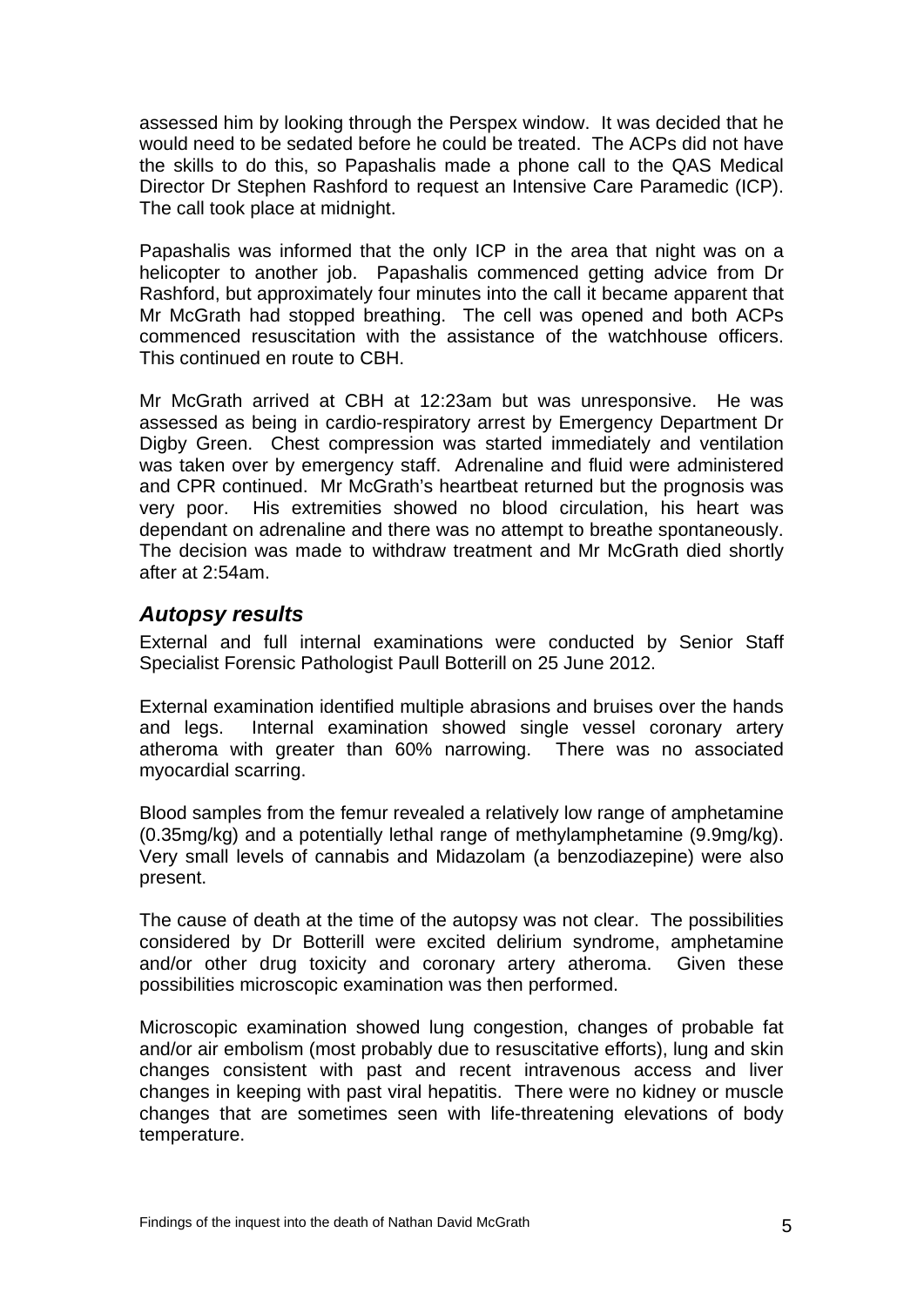Dr Botterill opined that although the methylamphetamine levels were reported in the potentially lethal range, there is only limited correlation between blood levels and the clinical effects in any given individual. There is known to be considerable overlap between blood levels seen in living habitual users and those subjects who died from methylamphetamine toxicity. Despite this, the blood level in Mr McGrath was very high, and as the underlying natural heart disease present was less marked than that usually associated with sudden unexpected death, methylamphetamine toxicity appeared to be the most likely cause of death. This is particularly so given the state of his behaviour prior to the clinical arrest, and the hospital clinical observations strongly suggest a hyperactive, hyperthermic state.

The direct cause of death was determined as methylamphetamine toxicity. Coronary artery atheroma was determined to be a significant contributor to the death.

#### *Investigation findings*

None of the other inmates at the CWH provided information to the investigating officer suggesting foul play or that there was any deficiency or inappropriateness in the treatment received by Mr McGrath while detained in custody.

The examination of Mr McGrath's body and his cell at CWH revealed no signs of violence.

The investigation identified that Mr McGrath did not appear to be affected by drugs or alcohol at the time of his arrest. That fact, coupled with the findings at autopsy, led investigating police to the ultimate conclusion that Mr McGrath must have had a further amount of methylamphetamine somewhere on his person which was not detected during the pat down search. Mr McGrath was then able to take the drugs into the cell, and ingest them later in the evening which then brought about his agitated and erratic state and ultimately led to his death.

Investigating police made the following conclusions:

- It was reasonable to assume that, had an unclothed search been conducted, the drugs may have been located on Mr McGrath's person.
- The level and timeliness of the medical intervention was both timely and appropriate.
- There was no evidence implicating any other person as being directly involved in the death.
- There was no misconduct or breach of discipline by police associated with Mr McGrath prior to his death.

Investigating police included the following recommendations in their report:

• The QPS review the current strip search policy of persons entering into custody at the watchhouse.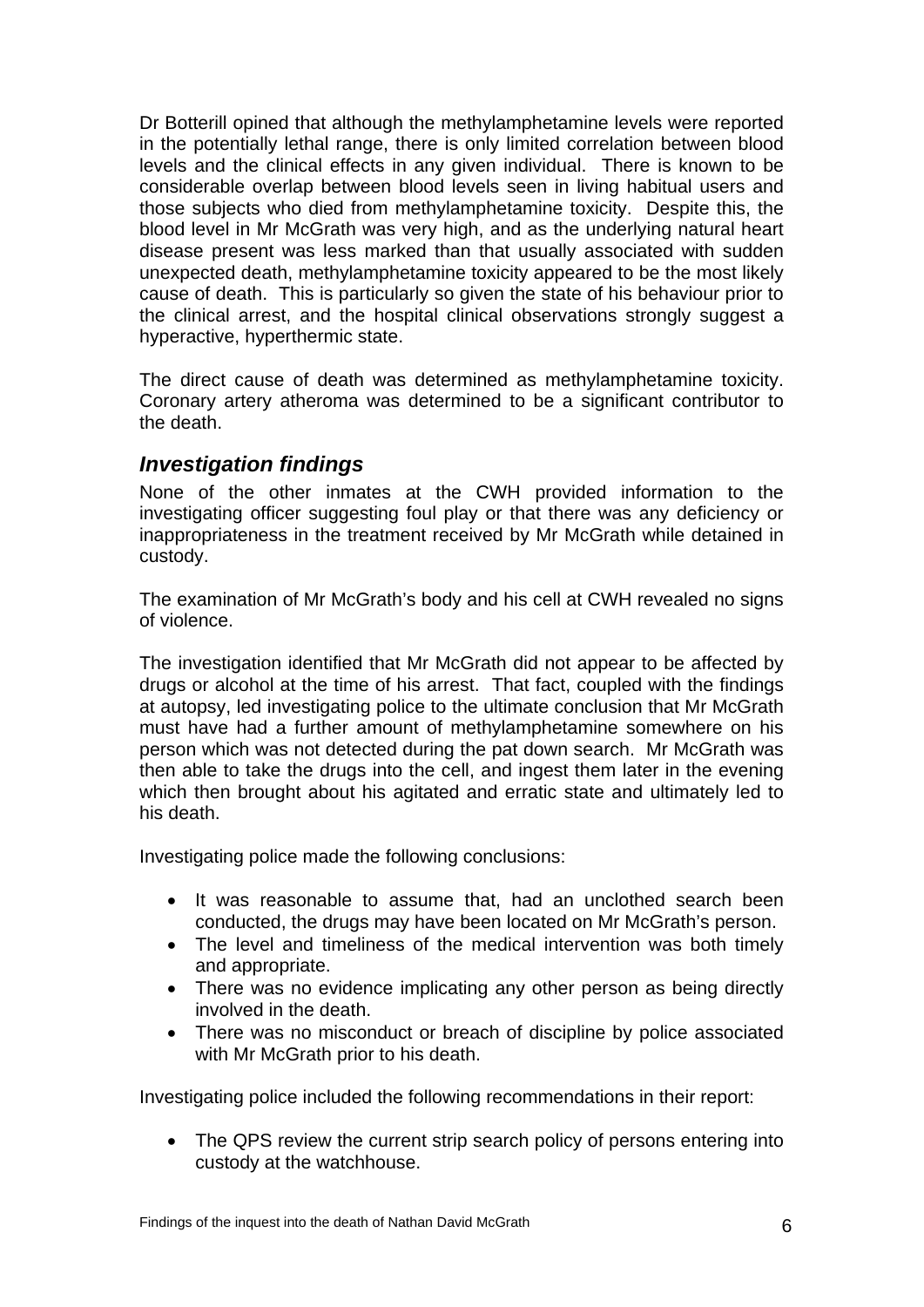• The current draft review of the policy concerning medical interventions within watchhouses is further considered to ensure best practice procedures are utilised by the QPS.

#### *Unclothed searches*

Section 629 of the *Police Powers and Responsibilities Act 2000* (PPRA) provides that a police officer conducting a lawful search of a person may require the person to remove all items of clothing, or all items of outer clothing from the upper or lower part of the body. Section 630 of the PPRA contains a number of safeguards aimed to protect the dignity of the person being searched.

The PPRA provisions were enacted following the 2000 Report of the Criminal Justice Commission (CJC) *Police Strip Searches in Queensland an Inquiry into the Law and Practice.* The CJC's report contained a statement of principles that are reflected in both the PPRA and s.16.10 of the QPS Operational Procedures Manual (OPM).

- A person's physical integrity is a fundamental right that should be respected even in situations where the person is in custody. A strip search is an affront to a person's physical integrity. A person should not be subjected to a strip search without a justifiable reason.
- Given the intrusiveness of the police power to conduct strip searches, there needs to be strict accountability processes.
- Policies and procedures relating to strip searches need to be simple, practical and consistent.
- QPS officers are entitled to clear guidance on when and how to conduct strip searches.
- Recommendations requiring legislative amendments should be kept to a minimum to facilitate early implementation and future adjustments. The Police Responsibilities Code and the QPS Operational Procedures Manual will generally be easier to amend than the Police Powers and Responsibilities Act.
- At all times a watchhouse manager's principal concern must be the health and safety of all people in the watchhouse.

Section 16.10 of the OPM provides that, in addition to the requirements of the OPM, a police officer's or watchhouse officer's approach to searching persons is to be based upon the following general principles:

- (i) a person's physical integrity is a fundamental right that is to be respected even when the person is in custody;
- (ii) being subjected to a personal search by a police officer or watchhouse officer, in particular a search involving the removal of clothing, is a traumatic and degrading experience for most people;
- (iii) whilst the Police Powers and Responsibilities Act allows a police officer or watchhouse officer to require someone to remove clothing when the person is being searched, and that circumstances which justify such a search may arise from time to time, searches involving the removal of clothing are not to be conducted as a matter of routine; and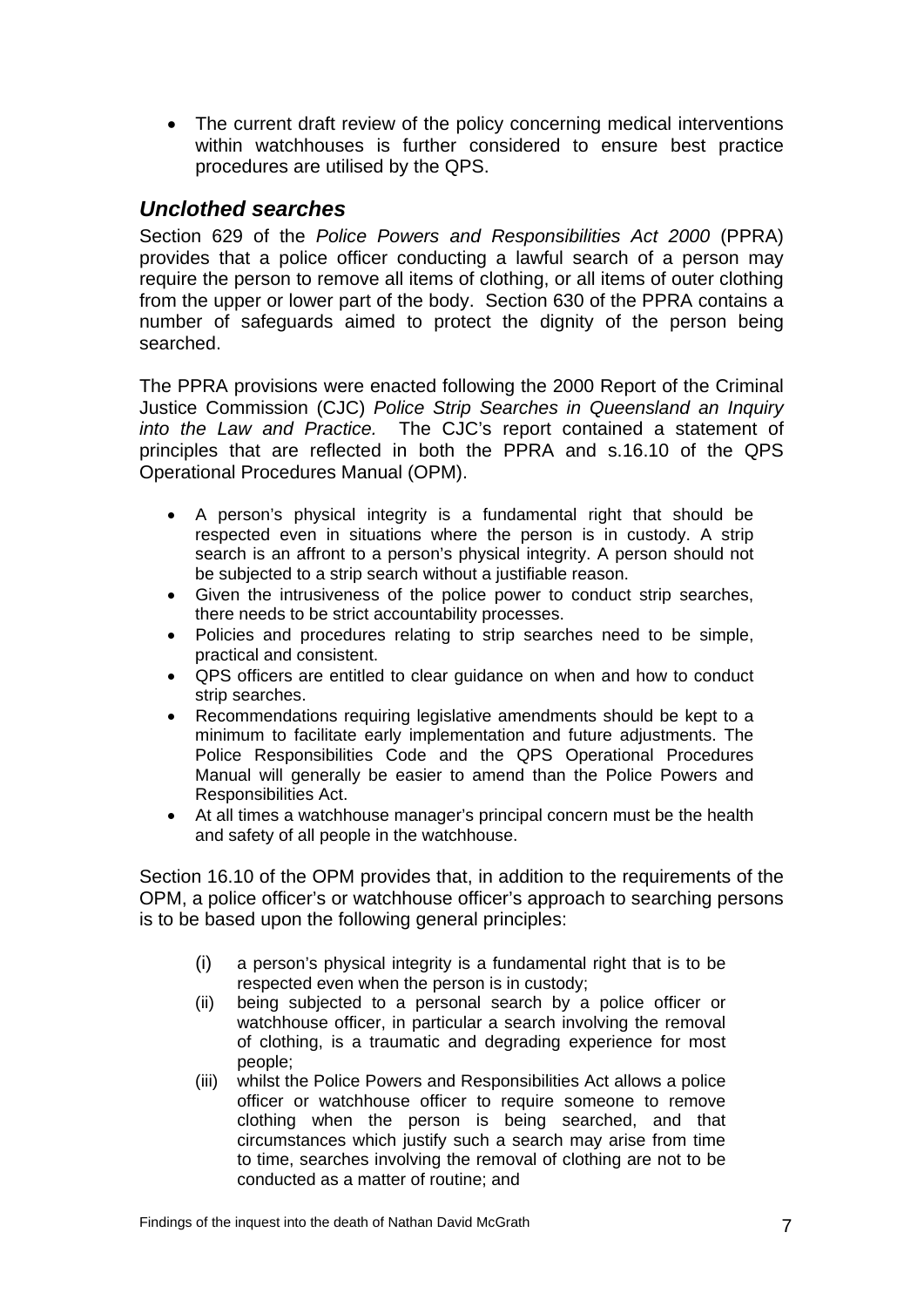(iv) searches that involve the removal of clothing which are not appropriately conducted may invite adverse criticism of the Police Service.

The OPM confirms that the overall management of persons in the watchhouse is up to the watchhouse manager (s.16.12). The watchhouse manager can give a person in custody at the watchhouse any reasonably necessary directions, or take any reasonably necessary steps for ensuring the good management and control of the watchhouse.

It is clear from the evidence that, upon a person being arrested and then detained at the watchhouse, a property search and pat down search are standard searches to be conducted on all persons regardless of the circumstances. There is no set position as to who is to conduct these searches. Sometimes the arresting officer will conduct the searches, and at other times they will be conducted by civilian watchhouse officers or by the police officers stationed at the watchhouse.

Unclothed searches (also referred to as strip searches) must be authorised by the responsible officer, or the relevant watchhouse manager on shift (s.16.10.2). It is a matter of broad discretion as to whether a strip search is conducted. The OPM makes it clear that before ordering an unclothed search the watchhouse manager must hold a reasonable suspicion that the person to be detained has something secreted on their person which may place themselves or other detainees at risk.

The general considerations to assist watchhouse managers in determining whether to conduct an unclothed search are taken from s.16.10.2 of the OPM and include:

- Previous or present threat of suicide or self harm;
- Previous violence:
- Previous instances/attempts of concealing contraband in custody;
- Intravenous illicit drug history:
- Previous escapes or attempts or threats of escape; and
- Criminal history.

Other factors, such as the circumstances surrounding the offence with which the person is charged and the general demeanour of the person (i.e. whether or not they appear drug affected or intoxicated), are also to be given consideration.

Mr McGrath's arresting officer, Constable David Coffey, did not conduct either the property search or the pat down search. Both searches were conducted by separate watchhouse officers, namely Lorraine Van Dulken (civilian) and Constable Stuart Rainbow. Constable Coffey's evidence was that while these searches were being undertaken, he was conducting further enquiries with respect to the interstate drug trafficking warrant, as well as having the substance seized from Mr McGrath tested by the Cairns Drug Squad.

Although Constable Rainbow retired from the QPS earlier this year, he gave evidence at the inquest. On 24 June 2012 he was working at the CWH with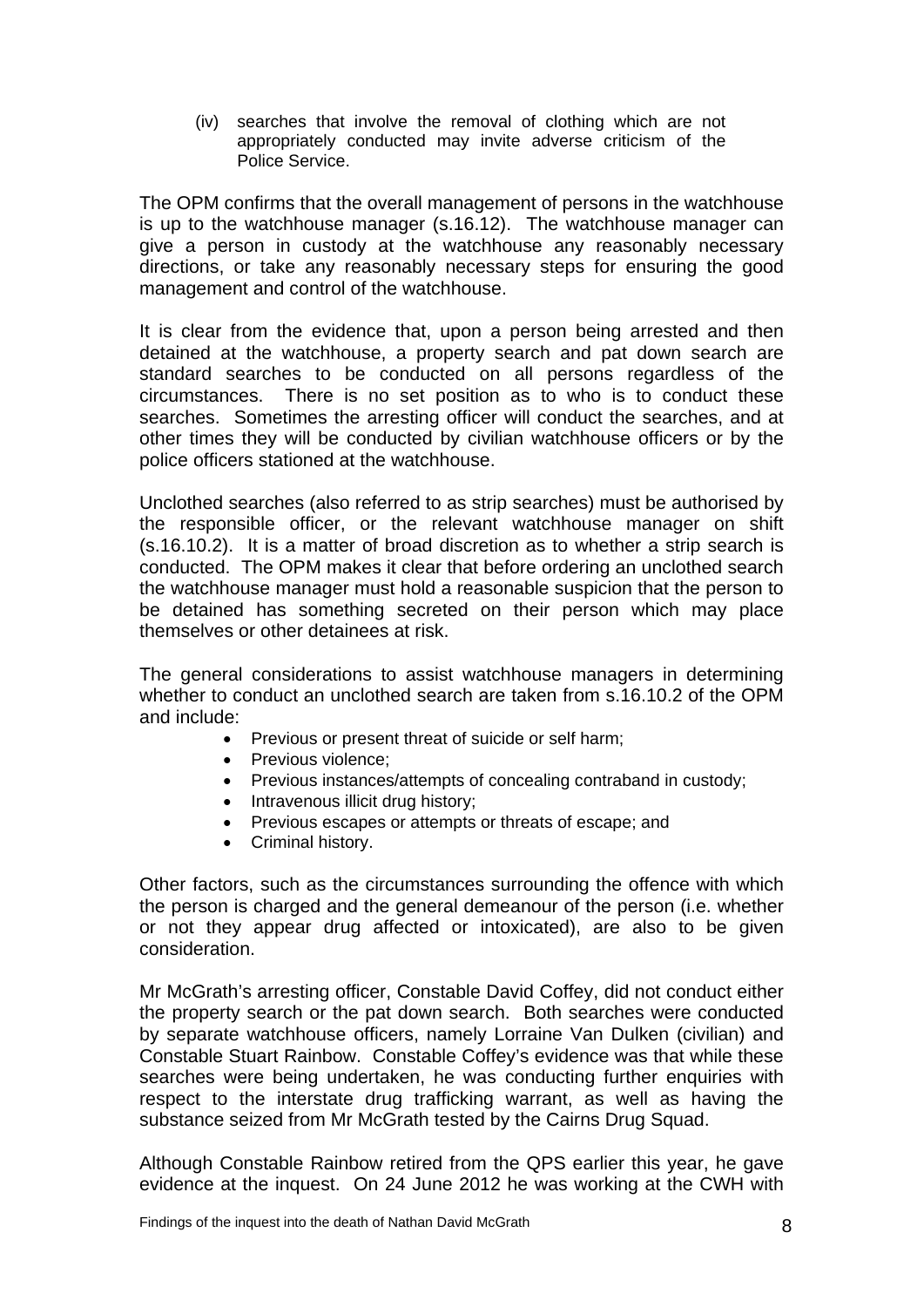three other officers. As he was the only male working on that shift it was his role to search males entering the watchhouse. Constable Rainbow was not informed of Mr McGrath's criminal history or of the outstanding warrants.

Constable Rainbow's evidence was that it was a common occurrence for small quantities of drugs to be found on persons entering the CWH. He did not form a suspicion that Mr McGrath was either in possession of other drugs or at risk of self harm. Constable Rainbow also conducted a heath check on Mr McGrath, who denied that he was suffering any form of depression or mental health concerns. Constable Rainbow only conducted unclothed searches when directed to do so by the watchhouse manager. Although he had no reservations about conducting an unclothed search, he considered that they can be degrading for the person being searched, and were only to be conducted in exceptional circumstances.

Constable Rainbow agreed that a pat down search did not enable any contact with a person's genital or groin area and would not reveal any contraband hidden in that area. There was a risk that something could be missed but that was also a risk with an unclothed search if something was secreted within the person.

The watchhouse manager on the relevant shift for Mr McGrath's processing (2pm – 10pm) was A/Sergeant Jennifer Noble. She was aware of Mr McGrath's drug offending history, the fact that he was wanted for interstate drug trafficking offences and flags on CrimTrac regarding suicide risk. She was also aware of the clip seal bag containing amphetamine and the sum of money that had been located on Mr McGrath. Given all of the circumstances, it was within A/Sgt Noble's discretion to direct that an unclothed search be undertaken.

During her ESC interview, A/Sgt Noble was asked about who determines the type of search that is conducted on a prisoner. It was her view that the officer dealing with the prisoner (mainly the arresting officer) determines the level of search conducted. She recalled that she was not asked by Constable Coffey to authorise an unclothed search on Mr McGrath. She indicated that if she had been asked, she would have authorised the search.

A/Sgt Noble was asked during her ESC interview why she did not authorise an unclothed search based on those factors which were within her knowledge. She said that she could have authorised a search, but that generally an officer gets an 'inkling' or a 'feeling about it' and that did not really exist with Mr McGrath. She reiterated that the other officers did not approach her about it nor did they suggest that they had a certain feeling about him either.

A/Sgt Noble also said in her interview that unclothed searches are conducted at the watchhouse in exceptional circumstances. She relies on the other officers to approach her with the circumstances relating to the prisoners as there is no way that she can sight each prisoner and make her own assessment. Generally, unclothed searches are conducted on prisoners who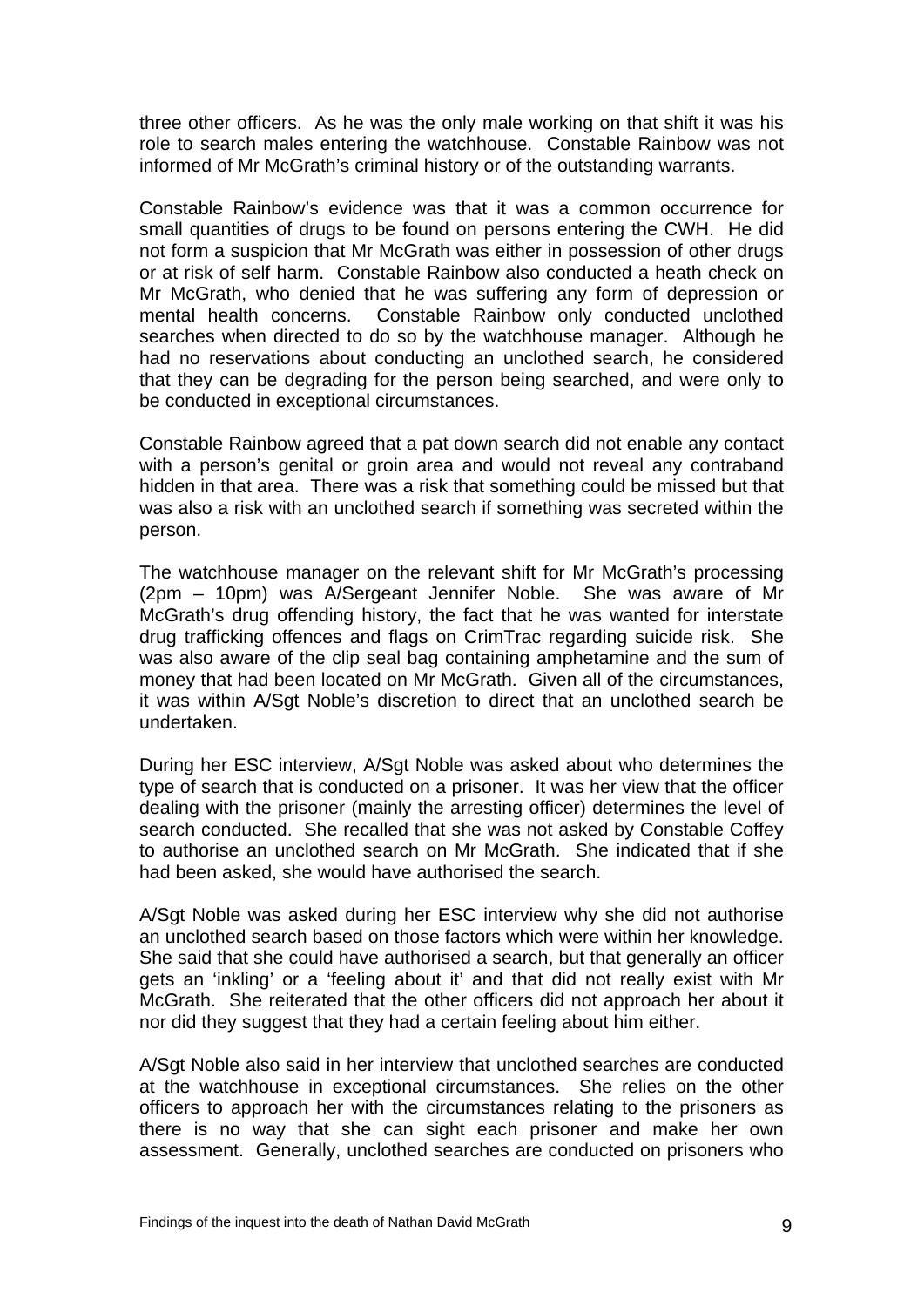have come from other correctional centres or the drug court, or prisoners who are known by police to secrete items on their person.

It was the opinion of A/Sgt Noble that if it was a requirement for an unclothed search to be conducted on every prisoner who had known drug history, watchhouse officers would be conducting unclothed searches on nearly every prisoner who would come through the watchhouse.

At the inquest A/Sgt Noble said that she had a discussion with Mr McGrath at the processing counter after Ms Van Dulken expressed some concerns about his welfare. Mr McGrath told A/Sgt Noble that he was worried about the security of his car and that people were out to 'get him'. Mr McGrath told A/Sgt Noble that he was not concerned about himself as long as he was not left alone. She stated that after she spoke with him he appeared calmer.

At the inquest A/Sgt Noble reiterated that, based on her assessment of Mr McGrath's demeanour and the relevant considerations under s.16.10.2 of the OPM, she was not able to form the view that an unclothed search was necessary. A/Sgt Noble was of the view that Mr McGrath was not an exceptional case. Of particular relevance was the fact that he had presented himself to the police station and was not noticeably affected by drugs.

Fellow watchhouse manager, Sergeant Malcolm Meadows (worked the 6am – 2pm shift on the relevant day) and Senior Sergeant Peter Deasy (OIC CWH) were both interviewed by ESC investigators. They were asked whether, in the circumstances, they would have authorised an unclothed search to be undertaken on Mr McGrath. Both confirmed they would have authorised one in the circumstances.

Sergeant Meadows and Senior Sergeant Deasy (now retired) also gave evidence at the inquest. Sergeant Meadows has worked at the CWH for over 12 years. He described the CWH as one of the busiest in the state due to the large influx of prisoners from Cape York.

Sergeant Meadows stated that even if an officer was satisfied that all the risk factors in s.16.10.2 of the OPM were present; they retained the discretion not to order an unclothed search. In his view, the factors that mitigated the risks in Mr McGrath's case were the fact that he was found to have only a small quantity of drugs in his wallet, and that he had surrendered the drugs without any attempt to conceal them on his person. He acknowledged that Mr McGrath's history of drug trafficking would be a factor that made it more likely that he would order an unclothed search.

Senior Sergeant Deasy was an officer with over 37 years experience with the QPS. He acknowledged that he had informed ESC that he would have ordered an unclothed search, but that at the time of his ESC interview he was not aware of all the circumstances. Risk factors present in this case that would have led him to order an unclothed search were the fact that Mr McGrath had drugs in his possession, his history of drug trafficking and flags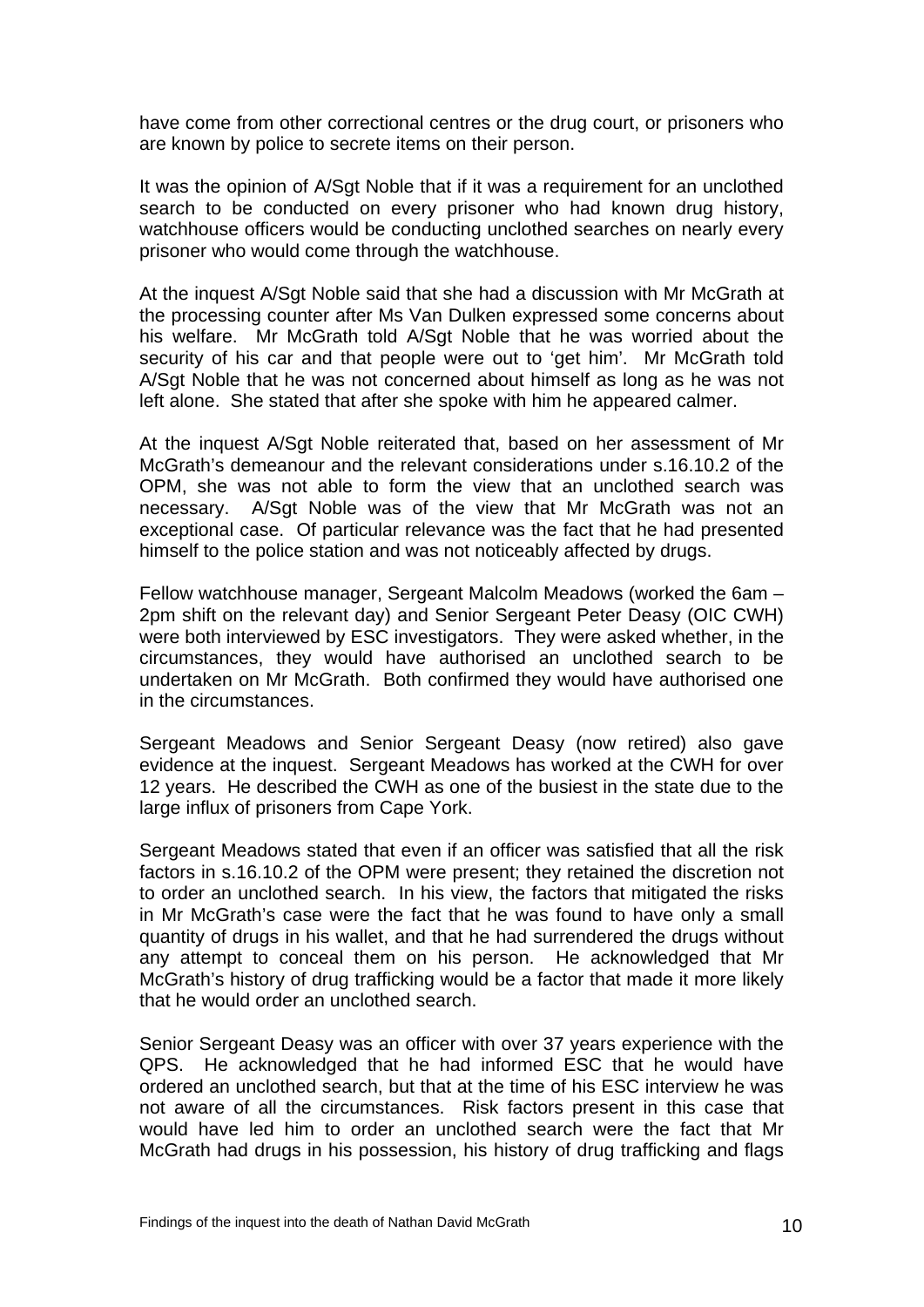for potential self harm. He agreed that the decision was entirely within the discretion of the individual supervisor on shift.

I was assisted at the inquest by the current Officer in Charge at the CWH, Senior Sergeant Paul Gardiner. He provided a written statement and was also called to give evidence at the inquest. During September 2012, Senior Sergeant Gardiner was acting as the Officer in Charge at the CWH. He said that, as part of the debriefing which occurred after Mr McGrath's death, the Cairns District Officer requested that all staff at CWH familiarise themselves with the Watchhouse Practices Good Practice Guide. Further, he was to ensure that all staff working at the watchhouse completed the online learning product 'QC0266-02 Searches of Persons'.

In addition to completing the online learning product, Senior Sergeant Gardiner instructed his staff to familiarise themselves with the contents of s.16.10 of the OPM – Searches of Persons, as it contained current policy and legislative references.

On 28 September 2012, Senior Sergeant Gardiner was able to advise the Cairns District Officer that his staff at the watchhouse had completed the training as required. He ceased acting in the role of Officer in Charge on this date but later took up the role again on 18 February 2013.

On 24 December 2013, Senior Sergeant Gardiner provided a Risk Management Worksheet to all of his shift supervisors at the CWH. The worksheet identified unclothed searches as an issue and the current controls being used to assist in managing the risks. Those controls include the shift supervisor being required to monitor all searches conducted, ensuring that they are conducted lawfully, performed with professionalism and in adherence to the guidelines for conducting personal searches as outlined in the OPM.

#### *Cairns Watchhouse staff training*

A version of the CWH Staff Orientation Package (the Package) was tendered at the inquest. The version was from January 2010. During the investigation into Mr McGrath's death, it was made clear by various witnesses that the Package was undergoing a review.

Searching prisoners is outlined on page 24 of the Package. It states, with respect to unclothed searches (commonly known as strip searches) that

full strip searches are to be conducted at the direction of the shift supervisor, and the reasons for doing so are to be entered in a detention log on QPrime.

The Package then details how to conduct strip searches, and the practicalities of same. There is no detail as to the matters to take into consideration in deciding whether a strip search is necessary, only that they are to be done at the direction of the shift supervisor. There is a reference at the end of the section to page 127 of the Standard Operating Procedures (SOP) for the CWH. On the very first page of the Package, it is made clear that the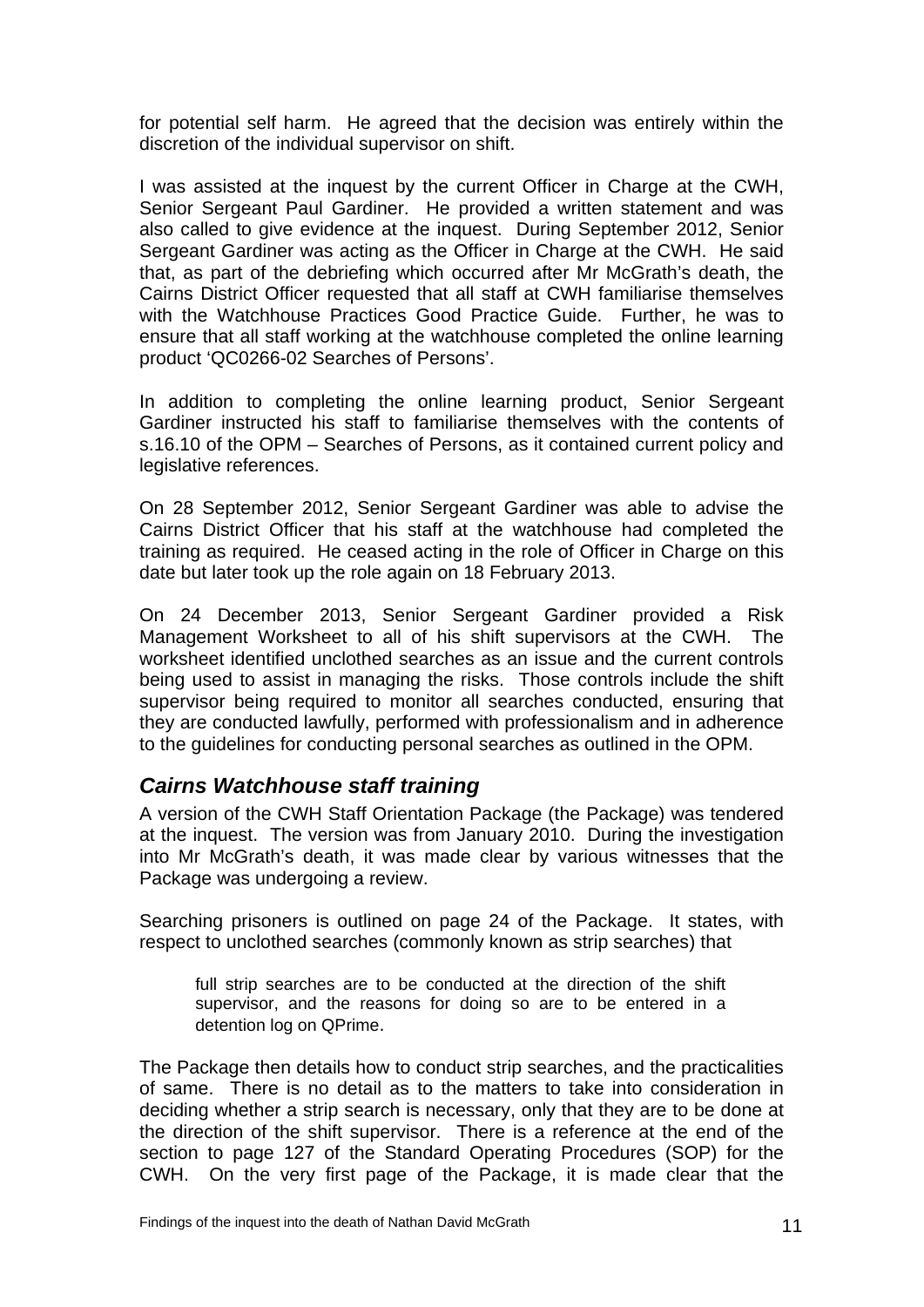document is to be read in conjunction with the CWH Standing Orders and SOPs and also Chapter 16 of the OPM.

A version of the CWH Standing Orders and SOPs was also tendered at the inquest. The version of the 149 page document appears to be from 2011; however the footer of the document is dated 2007. This document covers a large variety of matters, those most relevant to this inquest being situations where illegal substances are located on prisoners, and the searching of prisoners.

With respect to the situation where drugs or illegal substances are located on a prisoner at the watchhouse, the SOPs state that the situation is to be treated the same as it would be if it occurred outside the watchhouse. The drugs are to be seized, identified and a suspect questioned and then charged if sufficient evidence exists. This procedure was followed with Mr McGrath. Once Constable Coffey located the clip seal bag in Mr McGrath's wallet, he proceeded to have the substance tested to confirm the identity of the drug. He then proceeded to formally charge Mr McGrath and offer him the opportunity to be interviewed.

The Prisoner Master List was referred to throughout the inquest by witnesses Mr Deasy and Sergeant Malcolm Meadows. That document is in fact a requirement under the SOPs. It is discussed on page 123 of the SOPs.

The searching of prisoners is outlined from page 134 of the SOPs. It confirms what is stated in the orientation package. It says:

When it is considered justifiable, taking into consideration all relevant circumstances whereby the Cairns Watchhouse Supervisor is of the opinion a unclothed (strip) search of any person in custody is necessary the following procedures are to be followed:

- Supervisors are to ensure that all prisoners are searched at the original time of being processed.
- Any prisoner who has been removed from the Watchhouse for any lawful reason (e.g. medical /arrest detention etc...) upon their return to the Watchhouse, a full unclothed search is to be conducted on that person.
- These standing orders are to be read in conjunction with the following sections 442, 443 and 444 of the Police Powers and Responsibility Act 2000.
- Searches are to be undertaken by Officers of the same sex as the person being searched.
- All property removed from a person being searched at charge counter is to be taken possession of and recorded in The QPrime Person Custody Report. Persons can also be searched by a security wand or pat searched.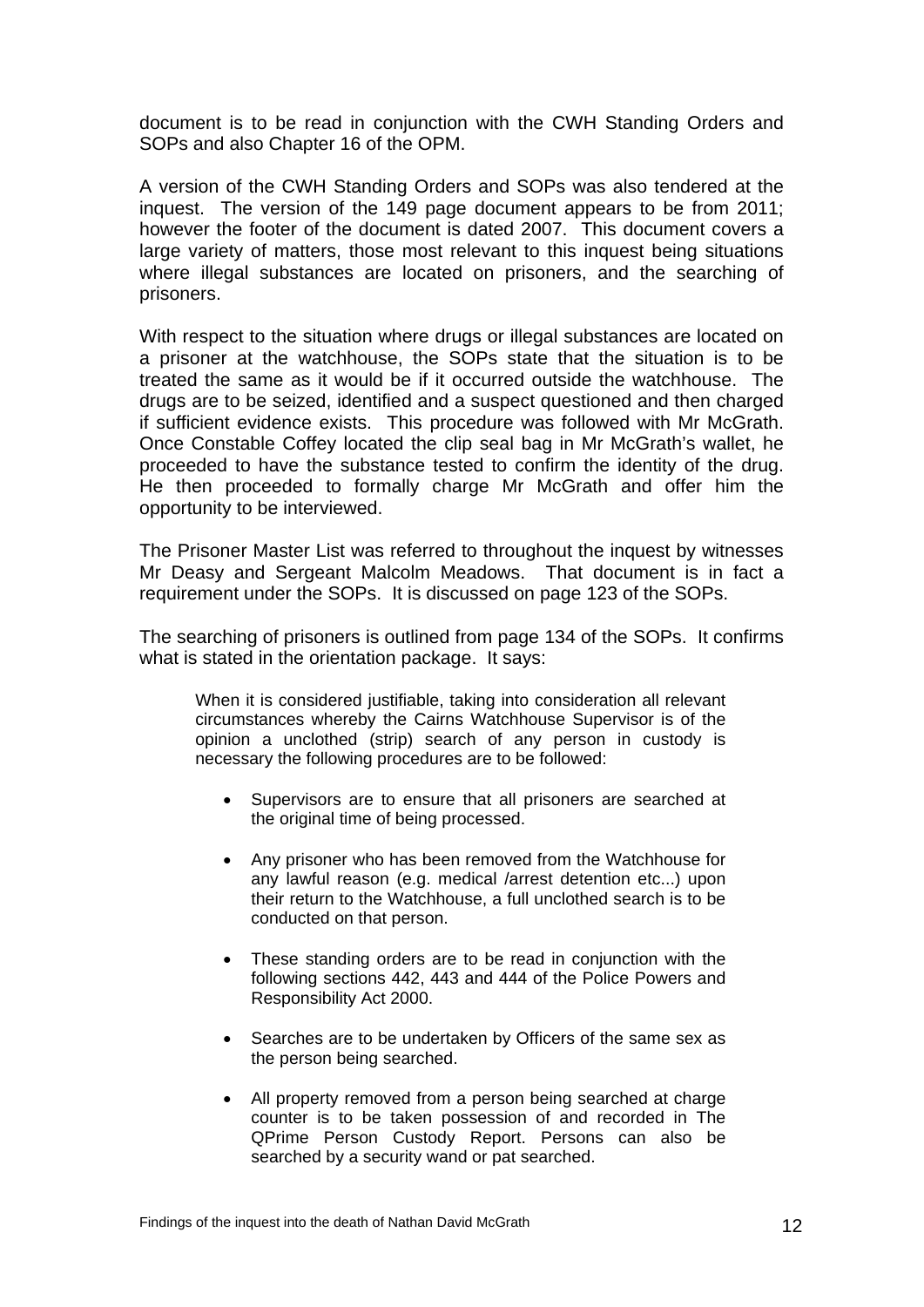Should an unclothed search be considered necessary the Watchhouse shift supervisor shall assess the necessity the Watchhouse Supervisor may authorise a strip search of the person in custody. Under no circumstances shall an unclothed search be conducted on any person in custody without the authorisation of the Shift Supervisor.

The SOP then details the practicalities to be followed when conducting unclothed searches. The section continues:

- Particulars of unclothed searches/Pat Wand searches are to be placed in The QPrime Person Custody Report, Detention Log entry. The Detention Log entry is to be updated as per Section 54 of the PPRA 2000.
- The reason for the strip search is to be noted in the comments field in the custody index indicating time, date and registered number of officer conducting the search and the name/number of the supervisor authorising the search.
- In summary, the Cairns Watchhouse shift supervisor is the only member to authorise a strip search of any person held in custody. Prior to authorising the procedure the supervisor is to consider all circumstances of the situation, in compliance with section 649 of the PPRA and 16.10.2 Unclothed searches of persons.
- After consideration of all circumstances, should the Shift Supervisor be of the opinion the unclothed search is justifiable, lawful and necessary under the situation as presented at that particular time, then the requirements of the strip search should be undertaken.
- Unclothed searches are not to be conducted as a matter of routine, where applicable pat and or security wand searches are to be implemented.

I also had regard to a watchhouse checklist which was tendered at the inquest. The checklist was required to be filled out by an individual watchhouse officer when they had read and completed the watchhouse orientation package. The monitoring of this checklist and the timely completion of the orientation package was not done on any consistent basis.

The effect of the evidence is that the CWH is a very busy workplace with a high turnover of staff. The experience level of individual staff on shift at any given time varies. In terms of training at the CWH, it is clear that a hands on, practical approach is adopted rather than a formal written orientation. While it might be intended for all new staff to read the orientation package and SOPs, the nature of the workplace does not provide the time or circumstances for that to be done.

The evidence from the OIC at the relevant time, Peter Deasy, is that while he intended for his staff to read through the orientation package, other things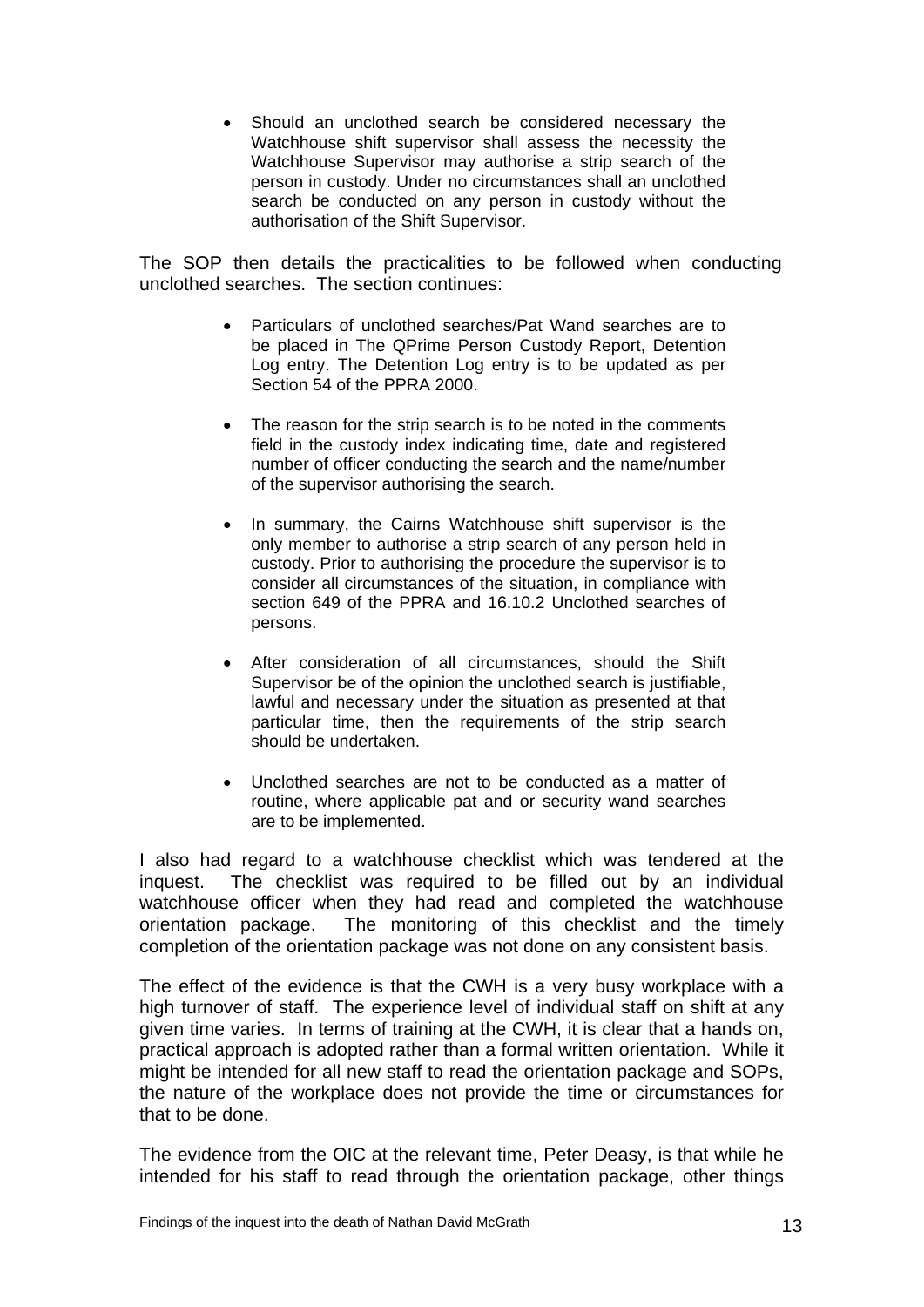would get in the way and they would get caught up with those. This is shown by a number of officers who were interviewed as part of the ESC investigation and confirmed that they had never completed the orientation package.

New staff at the watchhouse are monitored by a supervisor, or an officer with more experience. This monitoring lasts for up to a week and then the new officers are on their own.

With respect to training on searching prisoners at the watchhouse, the evidence was that this is not taught afresh at the watchhouse and officers are to rely on their training as conducted through the Officer Skills and Tactics Training. Officers are aware that unclothed searches are to be authorised by the shift supervisor. It seems they are not trained to analyse the variety of information about any given prisoner on their own accord.

#### *Medical intervention*

The adequacy of the medical response to Mr McGrath in the lead up to his death was not an issue which was canvassed in detail at the inquest. However, as it was a significant aspect of the overall picture leading up to Mr McGrath's death, I consider it appropriate for me to address it.

The evidence confirms the following timeline of events:

- At 10:55pm A/Sgt Colin Thomas (watchhouse manager for 10pm 6am shift) conducted an inspection of all prisoners in their cells. He inspected cell M-10 and engaged in conversation with Mr McGrath. Nothing out of the ordinary was noted about Mr McGrath's behaviour or demeanour at this time.
- CCTV footage of cell M-10 confirms that by about 11:15pm there is a notable difference in Mr McGrath's behaviour and mannerisms. The evidence from the officers on duty was that it was thought Mr McGrath might have been experiencing some sort of psychotic episode.
- At about 11:30pm a prisoner in cell M8 (Eddie Pootchemunka) contacted watch house staff via cell intercom and requested that they attend to cell M-10. They were advised that Mr McGrath was acting in an aggressive and erratic manner and that Mr Gibson was experiencing some chest pain.
- As a result of the intercom call, A/Sgt Thomas attended at cell M-10 and attempted to speak to Mr McGrath. He was observed to be sweating profusely and acting in an erratic manner; in fact he appeared to be sparring. A/Sgt Thomas tried to reason with Mr McGrath by telling him to calm down and encouraging him to slow his breathing. It was confirmed during A/Sgt Thomas's ESC interview that while Mr McGrath gave no verbal response, he did appear to calm down at certain times which indicated to A/Sgt Thomas that he was listening to the directions.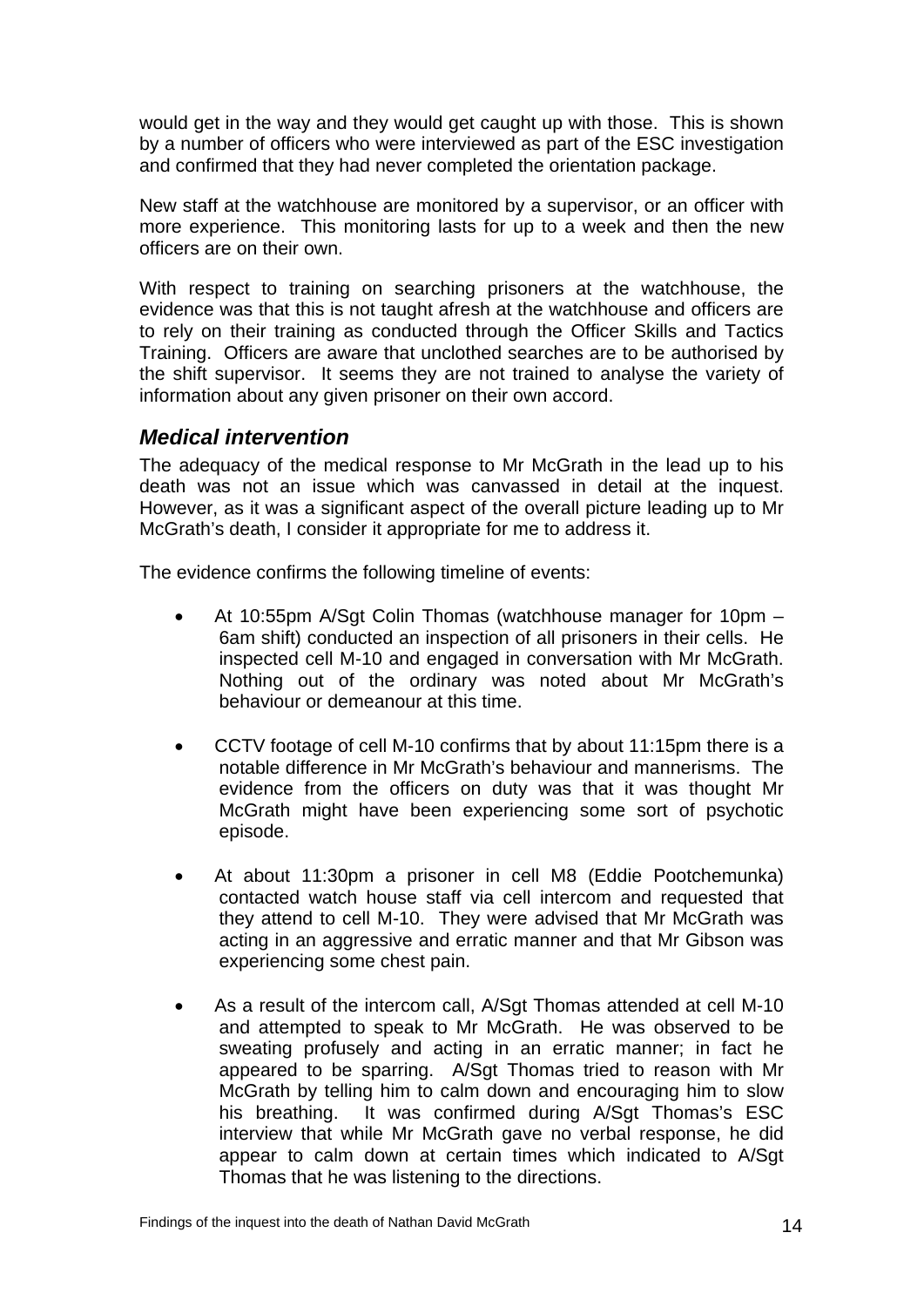- While A/Sgt Thomas was down at cell M-10, he managed to pull Mr Gibson out of the cell. Mr Gibson was placed in a holding cell. Mr McGrath's condition seemed to deteriorate as he was now lying on his back on the floor of the cell. He was still moving around the cell, deliberately punching the air.
- A/Sgt Thomas directed his fellow officers to contact the QAS for treatment to be provided to both Mr Gibson and Mr McGrath.
- QAS records confirm that the call from the watchhouse occurred at 11:36pm. Two units were dispatched (one for each prisoner), the first arriving at 11:44pm, and the second arriving at 11:51pm.
- The phone call to the QAS Medical Director Dr Stephen Rashford to request an ICP took place at midnight. Approximately four minutes into this call Mr McGrath was noted to have stopped breathing.
- CCTV footage confirms that the ACPs Papashalis and O'Leary immediately attended to Mr McGrath within the cell and commenced CPR with the assistance of the watchhouse officers. QAS records confirm that the ambulance departed the watchhouse at 12:16am and arrived at CBH at 12:23am.

It would seem that the time period from about 11:30pm through to a few minutes after midnight is the most relevant to this issue.

The applicable OPM with respect to the medical treatment of prisoners is s16.14.2. That section confirms that the duty of care for a person in custody in a watchhouse rests with the watchhouse manager. Further, the watchhouse manager is to obtain medical treatment or advice from a GMO when the watchhouse manager identifies that a prisoner is:

- In need of medical treatment
- Requesting medical treatment.

Officers are to closely monitor and continue to assess prisoners once they are in custody (s.16.13). When a situation arises where there is a high risk of excited delirium or positional asphyxia occurring, the prisoner is to be closely supervised by constant face-to-face monitoring.

It would seem that A/Sgt Thomas, as the watchhouse manager, followed the OPMs by continuing to monitor/supervise Mr McGrath and calling for medical treatment upon it being requested by Mr Gibson and apparently in need by Mr McGrath. It is difficult to see how anything further could have been done by A/Sgt Thomas.

Once the first QAS unit arrived (ACP Jeremy Lawrence on his own) he attended to Mr Gibson instead of Mr McGrath. He had a defibrillator with him. Dr Stephen Rashford confirmed in his evidence that this decision to attend to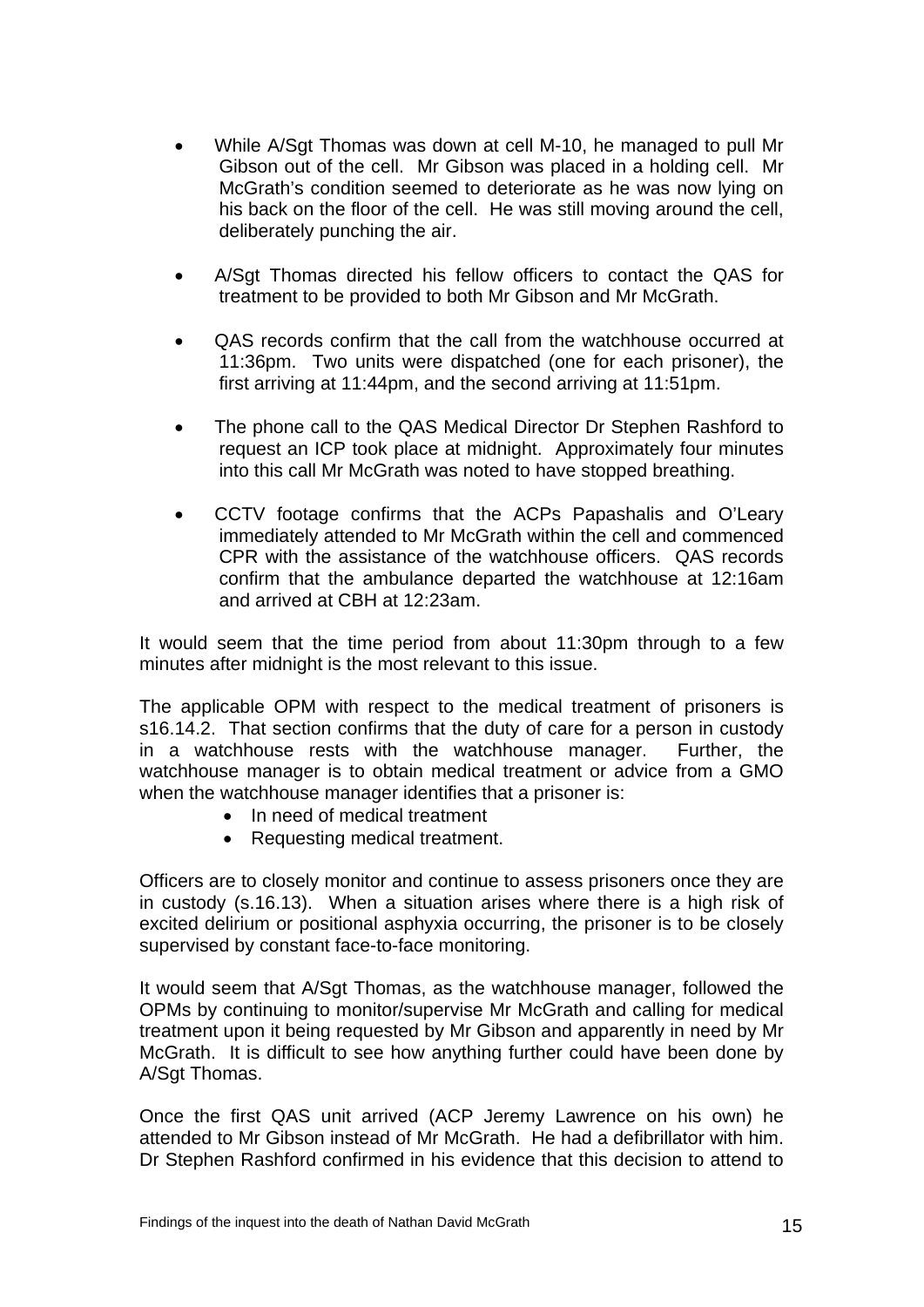Mr Gibson was supported by the fact that a patient with chest pains is generally given higher priority by the QAS.

Once the ACPs Papashalis and O'Leary arrived outside cell M-10, a visual assessment as opposed to a physical assessment was conducted. This was due to his erratic behaviour, and the safety of all officers involved being a matter of primary concern. The ACPs decided that the only way that treatment could progress was if Mr McGrath was sedated. The call to Dr Rashford thus took place, during which Mr McGrath was noted to have stopped breathing.

There was a slight delay in getting all necessary equipment to the cell, given that ACP Lawrence had the defibrillator with him.

In his capacity as the QAS Medical Director, Dr Rashford conducted a review of the decisions made by his QAS officers in this case. In response to the possible delay in the paramedics being able to immediately and safely enter the cell to physically assess Mr McGrath, he said that had a physical assessment been able to be conducted earlier, the seriousness of the situation would have been apparent. However, Mr McGrath's sudden deterioration was unlikely to have been averted considering the small timeframe in which he progressed into cardiac arrest after the QAS arrival.

Dr Rashford recognised the poor decision making displayed by the paramedics in not taking the necessary equipment at the outset to Mr McGrath's location in the cell. He confirmed that the relevant equipment had been taken into the watchhouse and was being used in the assessment of Mr Gibson, as his symptoms were deemed to require a more urgent response than Mr McGrath. However, Dr Rashford says that the time taken to obtain this equipment did not affect Mr McGrath's outcome as this was done at the same time as the process of the cell being unlocked and opened. He confirmed that early priority of care in cardiac arrest is effective CPR, and this was implemented per expected practice while the additional equipment was being prepared.

Dr Rashford confirmed that the paramedics involved in this case have all gone through review sessions with a senior Clinical Support Officer.

### **Conclusions**

I conclude that Mr McGrath died from methylamphetamine toxicity. I find that none of the watchhouse officers or inmates at CWH caused or contributed to his death.

I am satisfied that Mr McGrath was given appropriate and timely medical care by the QAS. At the time that the QAS was contacted, his death could not have reasonably been prevented.

While I acknowledge that relevant watchhouse officers were not obliged to order an unclothed search, I am satisfied that, had Mr McGrath been subjected to an unclothed search prior to his detention at the CWH, it is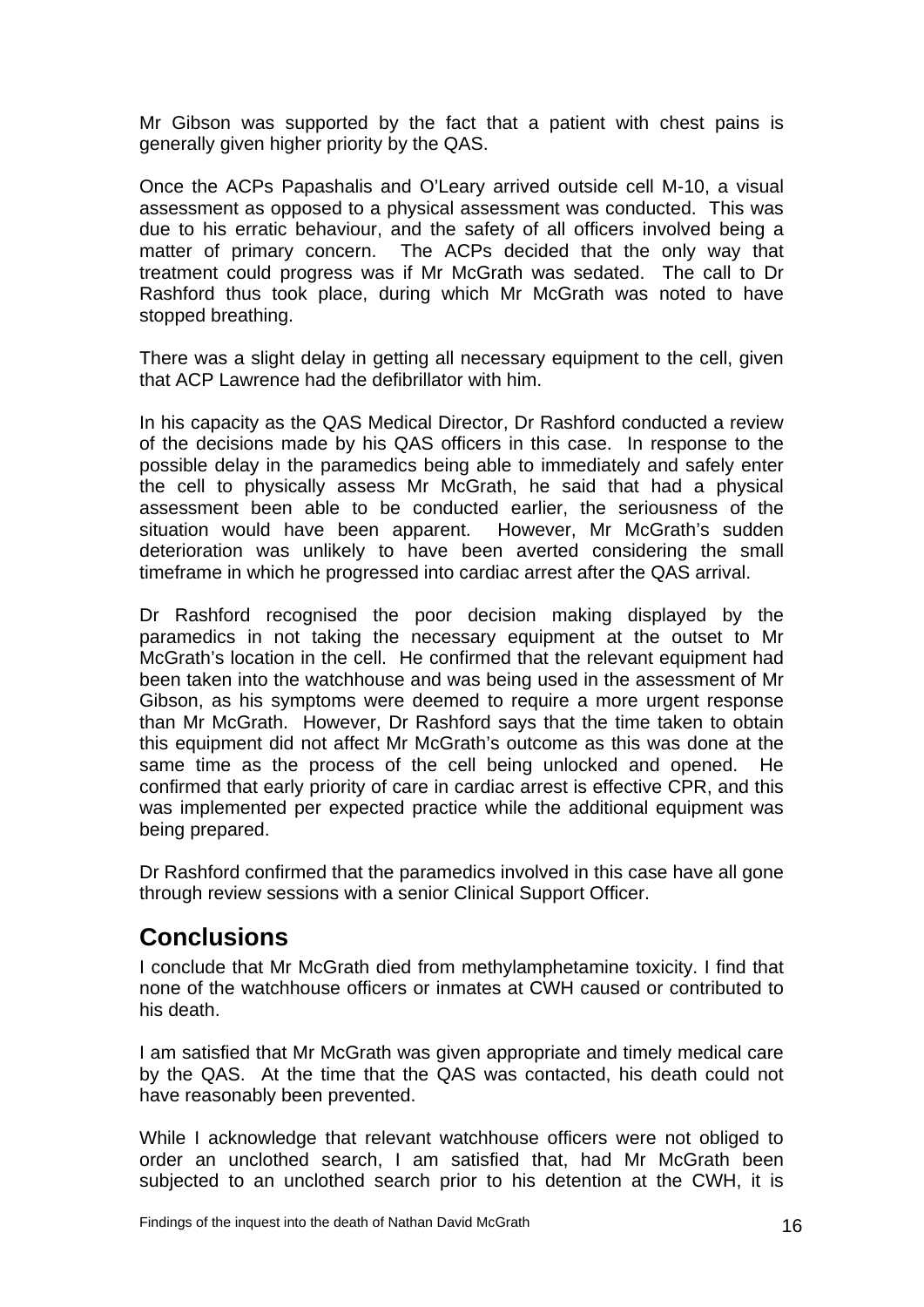possible that the further quantity of methylamphetamine would have been found and thus his death in this instance may have been prevented.

## **Findings required by s. 45**

I am required to find, as far as is possible, the medical cause of death, who the deceased person was and when, where and how he came by his death. As a result of considering all the material contained in the exhibits, I am able to make the following findings:

|                    | <b>Identity of the deceased</b> - The deceased person was Nathan David<br>McGrath.                                                                                                                |
|--------------------|---------------------------------------------------------------------------------------------------------------------------------------------------------------------------------------------------|
| How he died -      | Mr McGrath died from methylamphetamine<br>toxicity. The death occurred after he ingested<br>an unknown but lethal quantity of<br>methylamphetamine while in his cell at the<br>Cairns Watchhouse. |
| Place of death $-$ | He died at Cairns in the State of Queensland.                                                                                                                                                     |
| Date of death $-$  | He died on 25 June 2012.                                                                                                                                                                          |
| Cause of death $-$ | Mr McGrath died from methylamphetamine<br>toxicity. Coronary artery atheroma was a<br>significant contributor to the death.                                                                       |

#### *Comments and recommendations*

Section 46, insofar as it is relevant to this matter, provides that a coroner may comment on anything connected with a death that relates to public health or safety, the administration of justice or ways to prevent deaths from happening in similar circumstances in the future.

Consistent with the principles underpinning the relevant PPRA provisions and Chapter 16 of the OPM, the evidence demonstrates a culture at the CWH which is generally and appropriately reluctant to conduct unclothed searches.

Officers who gave evidence at the inquest confirmed that they regard unclothed searches as highly intrusive, and should not be conducted as a matter of routine but only in an exceptional case. Other, less significant reasons given for not conducting an unclothed search included potential media scrutiny of unnecessary searches and the threat of litigation.

Mandatory unclothed searches were not supported by any of the witnesses or in submissions made to the inquest. It was noted that such a regime would not eliminate the risk of contraband being brought into watchhouses through other means, including concealment in body cavities.

The Queensland Police Union of Employees (QPUE) drew my attention to the procedures with respect to strip searches operating in Western Australia. In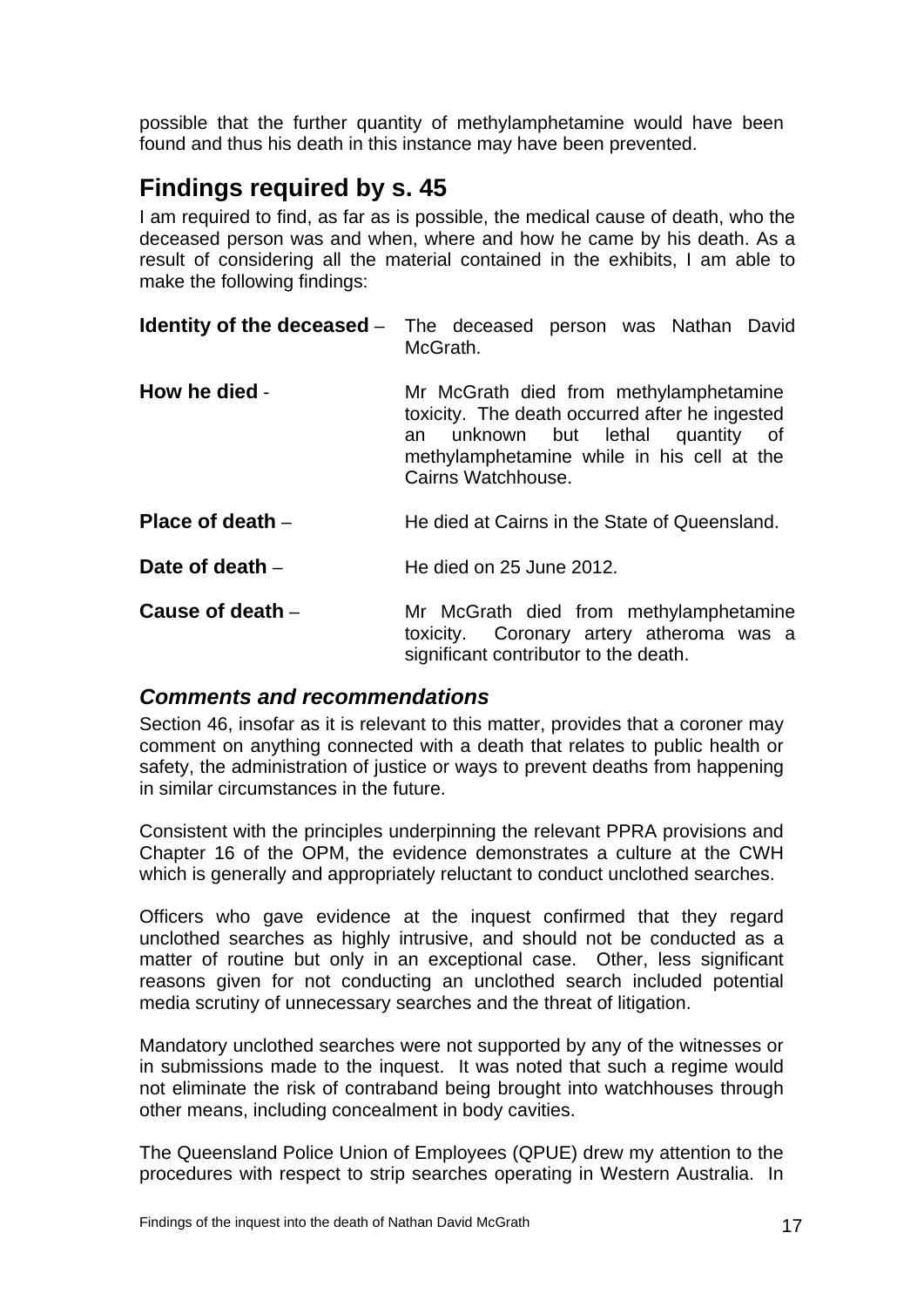Western Australia strip searches are required to be carried out as soon as practicable on those detainees assessed as 'high risk', including those who:

- have previously been or are currently charged with drug offences
- are known to be suicidal
- have previously been charged or convicted of, or are currently charged with concealed items or weapons.

The QPUE submitted that it was appropriate for a fresh inquiry to be conducted into the issue of strip searching in Queensland given that 14 years have passed since the CJC Inquiry. The QPUE acknowledged that it was necessary to balance the rights and interests of all persons in watchhouses.

The inquest heard evidence that some contraband apart from drugs has found its way into the CWH, including cigarette lighters, batteries, razor blades and a rock. However, there was no evidence that such occurrences were regular or that the current policy regarding unclothed searches contributed to these items entering the watchhouse.

The QPS submitted that the current policy with respect to unclothed searches is adequate. Section 16.10.2 provides officers with a lengthy and detailed set of considerations upon which to base the exercise of their discretion. These considerations are consistent with the principles underlying the PPRA and those recommended by the CJC in its 2000 Report.

The current policy surrounding unclothed searches is open to individual interpretation, and is applied in a subjective manner. This is obvious in this case given the differences of opinion among the senior officers at the CWH.

OPM 16.10.2 contains a detailed list of risk factors officers are to consider in assessing whether an unclothed search is appropriate. Even if all risk factors are present, officers are to be satisfied that it is not practicable to prevent the identified risks being realised by some other means, and have the discretion to decide not to conduct an unclothed search.

I do not consider that the evidence heard at this inquest provides a sufficient basis for recommending a change to the current policy on unclothed searches. Whether a more fundamental review of the policy is warranted is a matter for consideration by the QPS.

I have considered the training of staff at the CWH and I am satisfied that a practical approach is the most effective method of training. In conducting this training, officers at the CWH should place greater emphasis on the matters contained in s.16.10.2 of the OPM.

I have considered whether any police guidelines should be changed so as to prevent a similar death occurring in the future. I am satisfied that the CWH Staff Orientation Package and Standing Orders and SOPs should be amended so as to place greater emphasis on s.16.10.2 of the OPM.